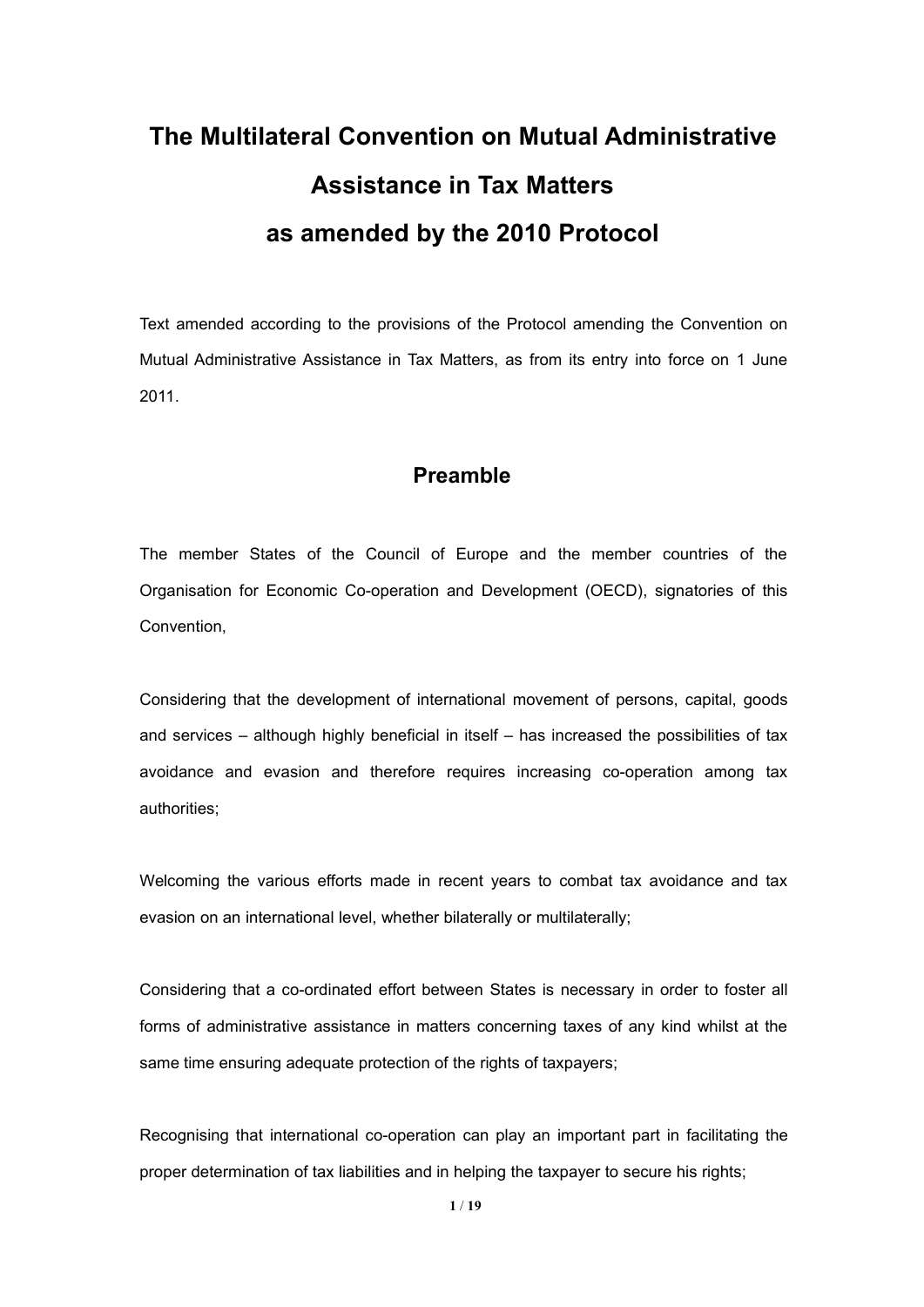Considering that fundamental principles entitling every person to have his rights and obligations determined in accordance with a proper legal procedure should be recognised as applying to tax matters in all States and that States should endeavour to protect the legitimate interests of taxpayers, including appropriate protection against discrimination and double taxation;

Convinced therefore that States should carry out measures or supply information, having regard to the necessity of protecting the confidentiality of information, and taking account of international instruments for the protection of privacy and flows of personaldata;

Considering that a new co-operative environment has emerged and that it is desirable that a multilateral instrument is made available to allow the widest number of States to obtain the benefits of the new co-operative environment and at the same time implement the highest international standards of co-operation in the tax field;

Desiring to conclude a convention on mutual administrative assistance in tax matters,

Have agreed as follows:

# **Chapter I – Scope of the Convention**

#### **Article 1 – Objectof the Convention and persons covered**

1. The Parties shall, subject to the provisions of Chapter IV, provide administrative assistance to each other in tax matters. Such assistance may involve, where appropriate, measures taken by judicial bodies.

2. Such administrative assistance shall comprise:

a. exchange of information, including simultaneous tax examinations and participation in tax examinations abroad;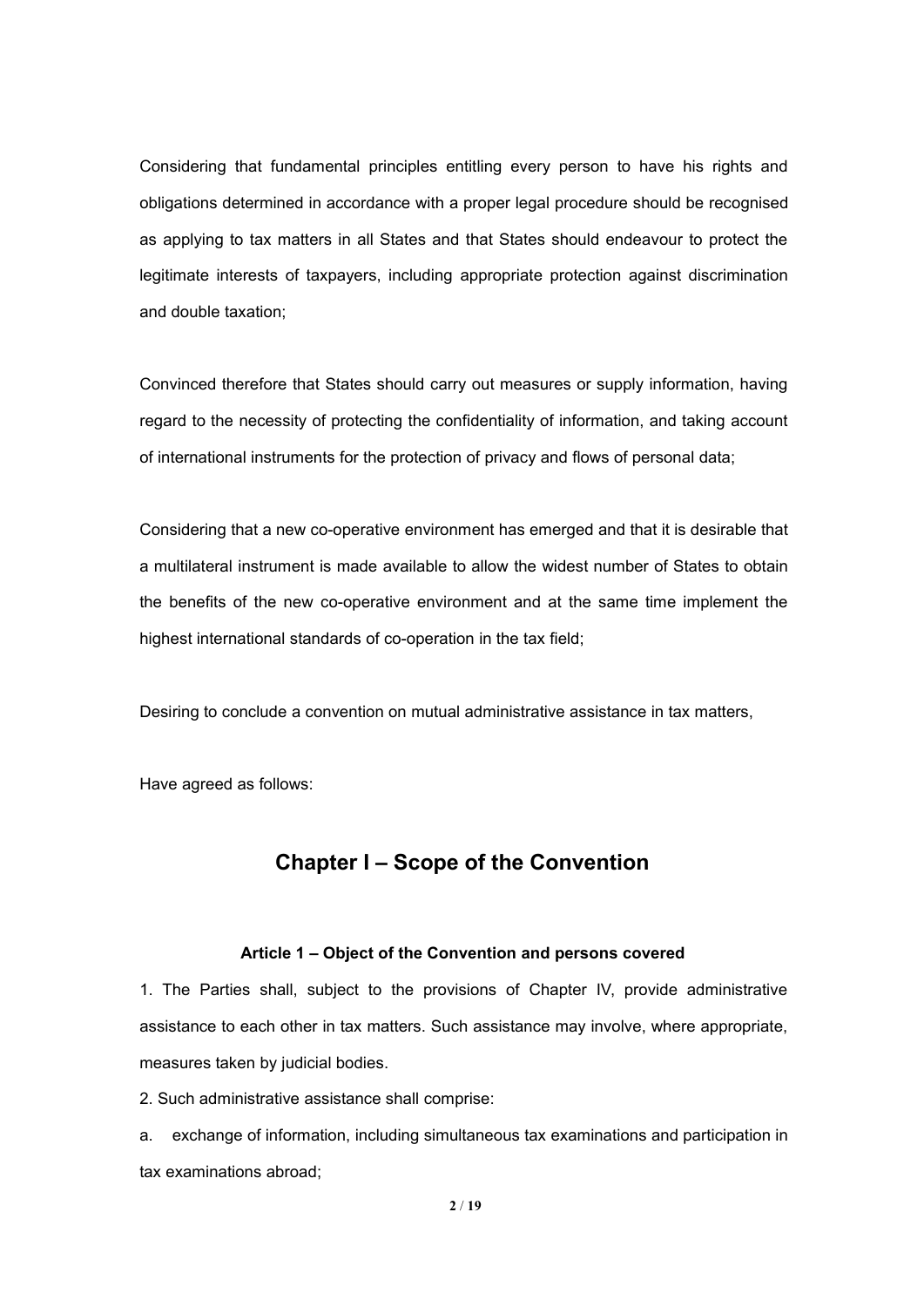b. assistance in recovery, including measures of conservancy; and

c. service of documents.

3. A Party shall provide administrative assistance whether the person affected is a resident or national of a Party or of any other State.

#### **Article 2 – Taxes covered**

1. This Convention shall apply:

a. to the following taxes:

i. taxes on income or profits;

ii. taxes on capital gains which are imposed separately from the tax on income or profits;

iii. taxes on net wealth;

imposed on behalf of a Party; and

b. to the following taxes:

i. taxes on income, profits, capital gains or net wealth which are imposed on behalf of political subdivisions or local authorities of a Party;

ii. compulsory social security contributions payable to general government or to social security institutions established under public law, and

iii. taxes in other categories, except customs duties, imposed on behalf of a Party, namely:

A. estate, inheritance or gift taxes,

B. taxes on immovable property,

C. general consumption taxes, such as value-added or sales taxes,

D. specific taxes on goods and services such as excise taxes,

E. taxes on the use or ownership of motor vehicles,

F. taxes on the use or ownership of movable property other than motor vehicles,

G. any other taxes.

iv. taxes in categories referred to in sub-paragraph iii above which are imposed on behalf of political subdivisions or local authorities of a Party.

2. The existing taxes to which the Convention shall apply are listed in Annex A in the categories referred to in paragraph 1.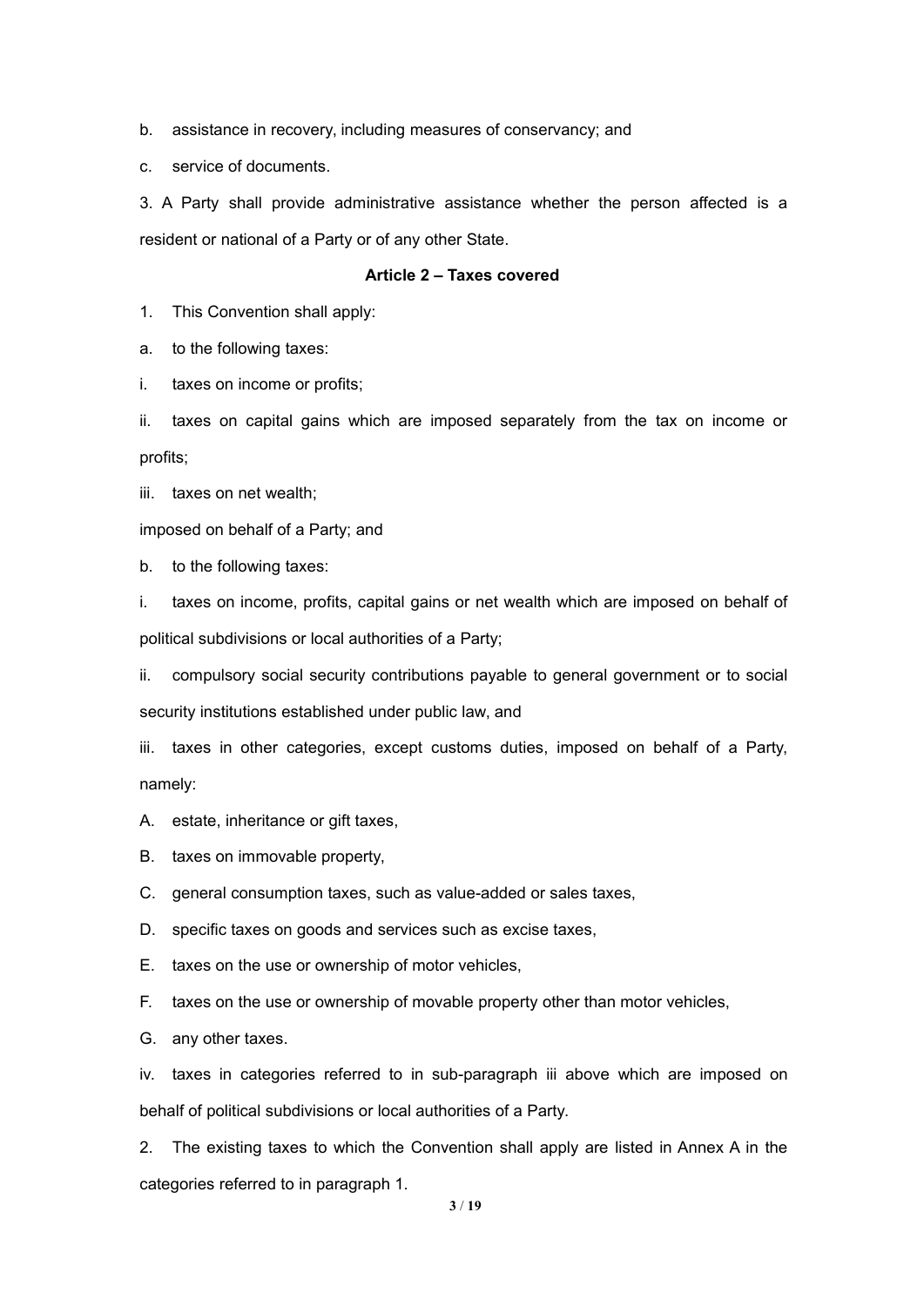3. The Parties shall notify the Secretary General of the Council of Europe or the Secretary General of OECD (hereinafter referred to as the "Depositaries") of any change to be made to Annex A as a result of a modification of the list mentioned in paragraph 2. Such change shall take effect on the first day of the month following the expiration of a period of three months after the date of receipt of such notification by the Depositary.

4. The Convention shall also apply, as from their adoption, to any identical or substantially similar taxes which are imposed in a Contracting State after the entry into force of the Convention in respect of that Party in addition to or in place of the existing taxes listed in Annex A and, in that event, the Party concerned shall notify one of the Depositaries of the adoption of the tax in question.

### **Chapter II – General definitions**

#### **Article 3 – Definitions**

1. For the purposes of this Convention, unless the context otherwise requires:

a. the terms "applicant State" and "requested State" mean respectively any Party applying for administrative assistance in tax matters and any Party requested to provide such assistance;

b. the term "tax" means any tax or social security contribution to which the Convention applies pursuant to Article 2;

c. the term "tax claim" means any amount of tax, as well as interest thereon, related administrative fines and costs incidental to recovery, which are owed and not yet paid;

d. the term "competent authority" means the persons and authorities listed in Annex B;

e. the term "nationals" in relation to a Party means:

i. all individuals possessing the nationality of that Party, and

ii. all legal persons, partnerships, associations and other entities deriving their status as such from the laws in force in that Party.

For each Party that has made a declaration for that purpose, the terms used above will be understood as defined in Annex C.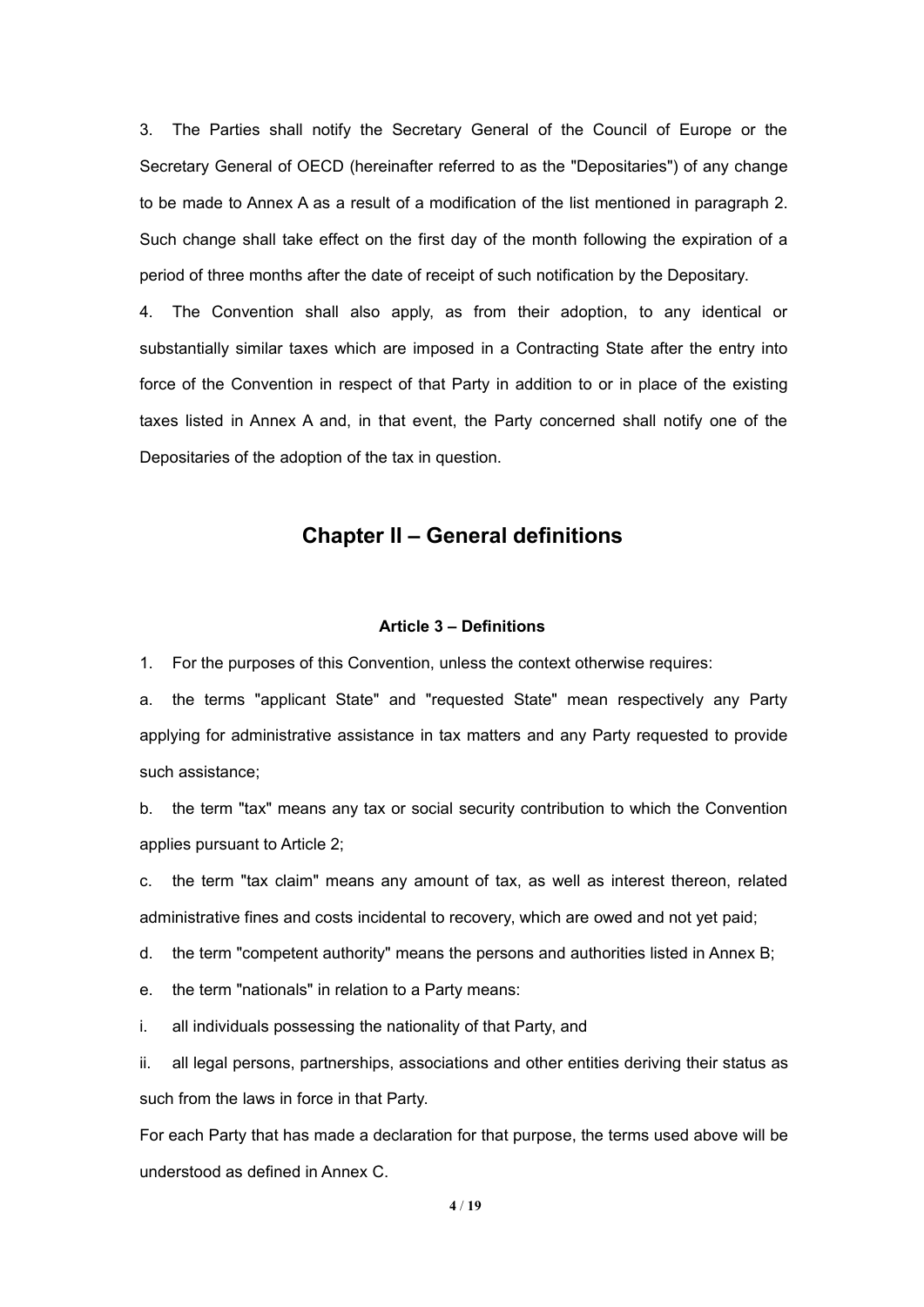2. As regards the application of the Convention by a Party, any term not defined therein shall, unless the context otherwise requires, have the meaning which it has under the law of that Party concerning the taxes covered by the Convention.

3. The Parties shall notify one of the Depositaries of any change to be made to Annexes B and C. Such change shall take effect on the first day of the month following the expiration of a period of three months after the date of receipt of such notification by the Depositary in question.

### **Chapter III – Forms of assistance**

#### **Section I – Exchange of information**

#### **Article 4 – General provision**

1. The Parties shall exchange any information, in particular as provided in this section, that is foreseeably relevant for the administration or enforcement of their domestic laws concerning the taxes covered by this Convention.

2. Deleted.

3. Any Party may, by a declaration addressed to one of the Depositaries, indicate that, according to its internal legislation, its authorities may inform its resident or national before transmitting information concerning him, in conformity with Articles 5 and 7.

#### **Article 5 – Exchange of information on request**

1. At the request of the applicant State, the requested State shall provide the applicant State with any information referred to in Article 4 which concerns particular persons or transactions.

2. If the information available in the tax files of the requested State is not sufficient to enable it to comply with the request for information, that State shall take all relevant measures to provide the applicant State with the information requested.

#### **Article 6 – Automatic exchange of information**

With respect to categories of cases and in accordance with procedures which they shall determine by mutual agreement, two or more Parties shall automatically exchange the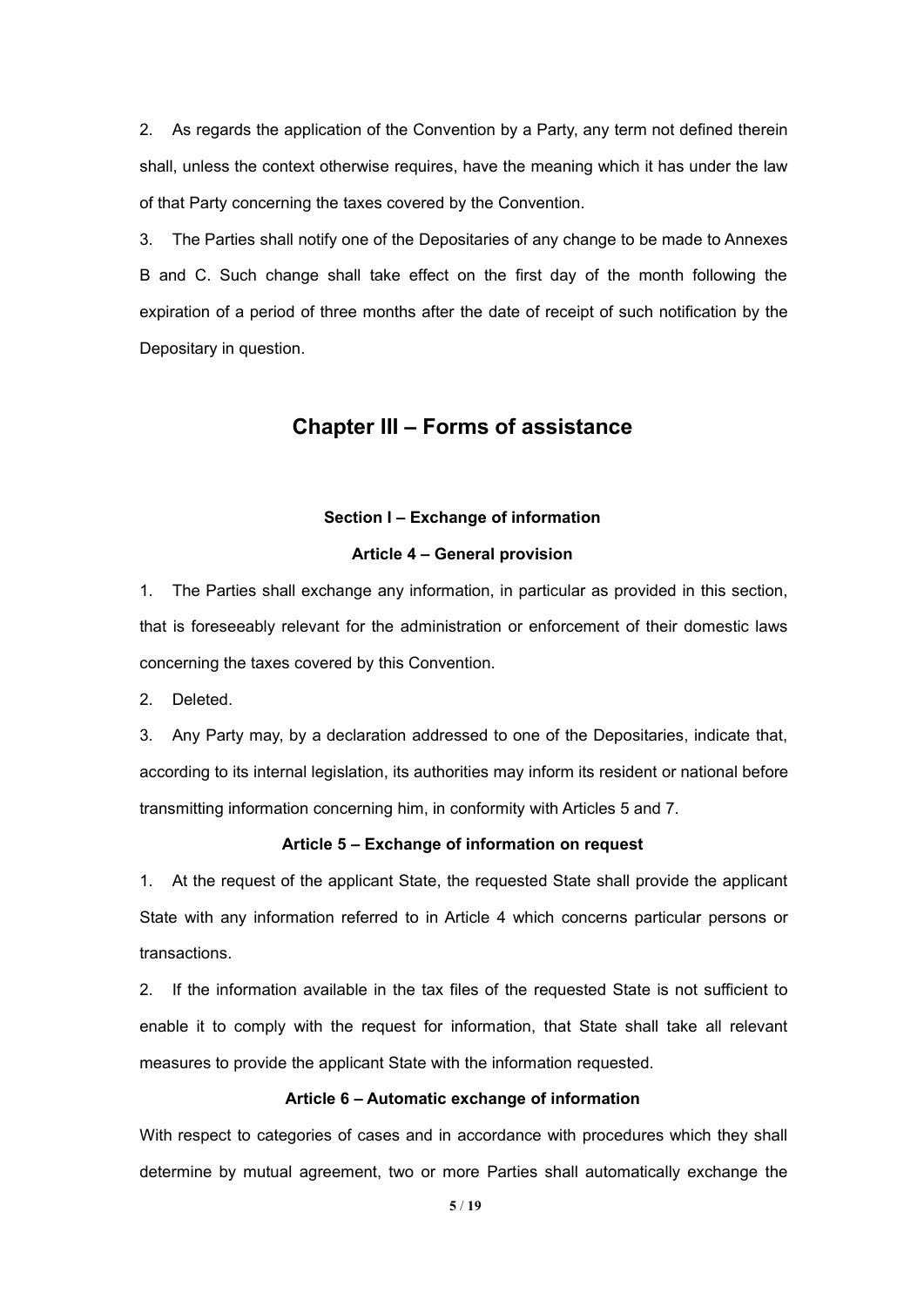information referred to in Article 4.

#### **Article 7 – Spontaneous exchange of information**

1. A Party shall, without prior request, forward to another Party information of which it has knowledge in the following circumstances:

a. the first-mentioned Party has grounds for supposing that there may be a loss of tax in the other Party;

b. a person liable to tax obtains a reduction in or an exemption from tax in the first-mentioned Party which would give rise to an increase in tax or to liability to tax in the other Party;

c. business dealings between a person liable to tax in a Party and a person liable to tax in another Party are conducted through one or more countries in such a way that a saving in tax may result in one or the other Party or in both;

d. a Party has grounds for supposing that a saving of tax may result from artificial transfers of profits within groups of enterprises;

e. information forwarded to the first-mentioned Party by the other Party has enabled information to be obtained which may be relevant in assessing liability to tax in the latter Party.

2. Each Party shall take such measures and implement such procedures as are necessary to ensure that information described in paragraph 1 will be made available for transmission to another Party.

#### **Article 8 – Simultaneous tax examinations**

1. At the request of one of them, two or more Parties shall consult together for the purposes of determining cases and procedures for simultaneous tax examinations. Each Party involved shall decide whether or not it wishes to participate in a particular simultaneous tax examination.

2. For the purposes of this Convention, a simultaneous tax examination means an arrangement between two or more Parties to examine simultaneously, each in its own territory, the tax affairs of a person or persons in which they have a common or related interest, with a view to exchanging any relevant information which they so obtain.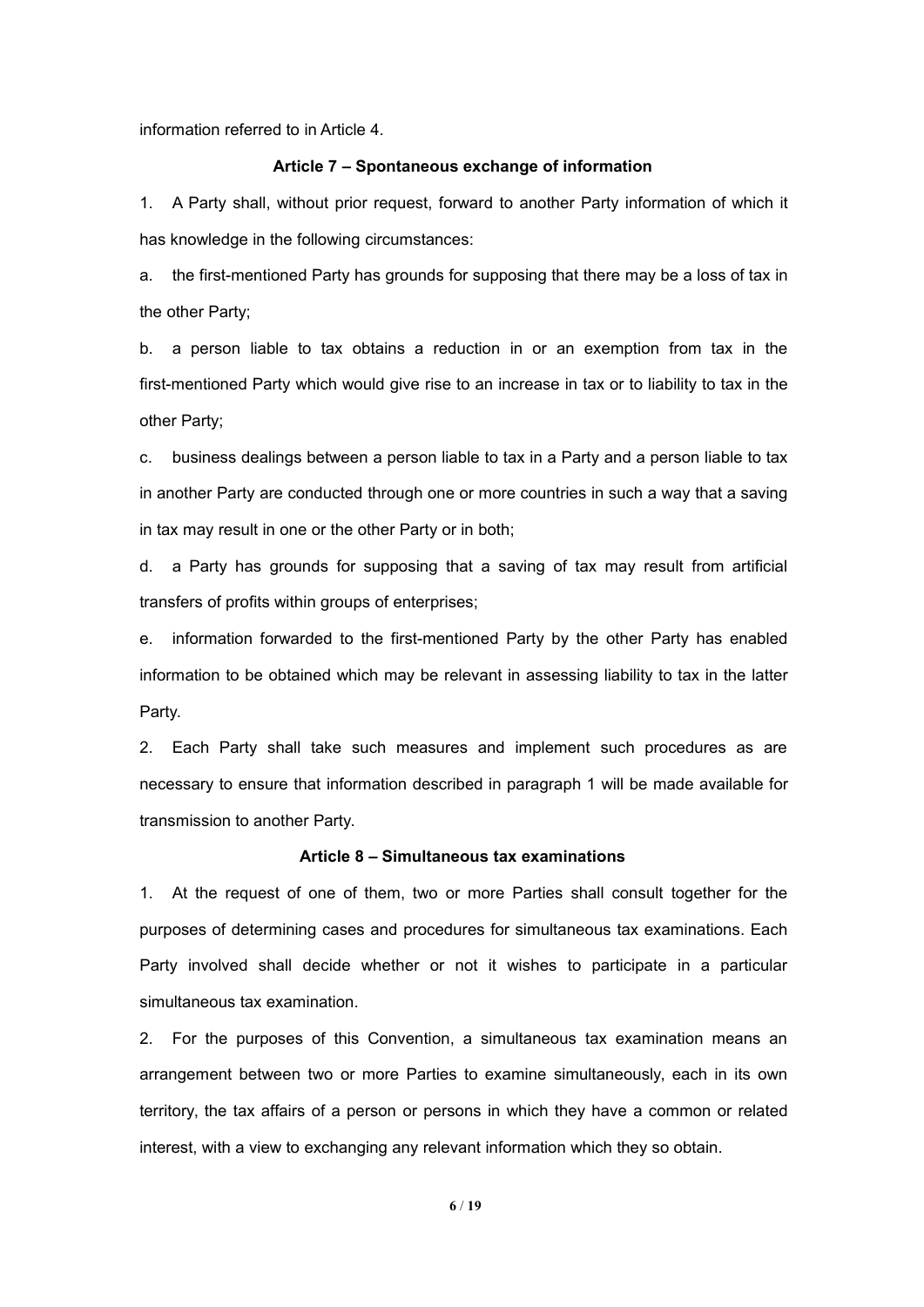#### **Article 9 – Tax examinations abroad**

1. At the request of the competent authority of the applicant State, the competent authority of the requested State may allow representatives ofthe competent authority of the applicant State to be present at the appropriate part of a tax examination in the requested State.

2. If the request is acceded to, the competent authority of the requested State shall, as soon as possible, notify the competent authority of the applicant State about the time and place of the examination, the authority or official designated to carry out the examination and the procedures and conditions required by the requested State for the conduct of the examination. All decisions with respect to the conduct of the tax examination shall be made by the requested State.

3. A Party may inform one of the Depositaries of its intention not to accept, as a general rule, such requests as are referred to in paragraph 1. Such a declaration may be made or withdrawn at any time.

#### **Article 10 – Conflicting information**

If a Party receives from another Party information about a person's tax affairs which appears to it to conflict with information in its possession, it shall so advise the Party which has provided the information.

# **Section II – Assistance in recovery Article 11 – Recovery of tax claims**

1. At the request of the applicant State, the requested State shall, subject to the provisions of Articles 14 and 15, take the necessary steps to recover tax claims of the first-mentioned State as if they were its own tax claims.

2. The provision of paragraph 1 shall apply only to tax claims which form the subject of an instrument permitting their enforcement in the applicant State and, unless otherwise agreed between the Parties concerned, which are not contested. However, where the claim is against a person who is not a resident of the applicant State, paragraph 1 shall only apply, unless otherwise agreed between the Parties concerned, where the claim may no longer be contested.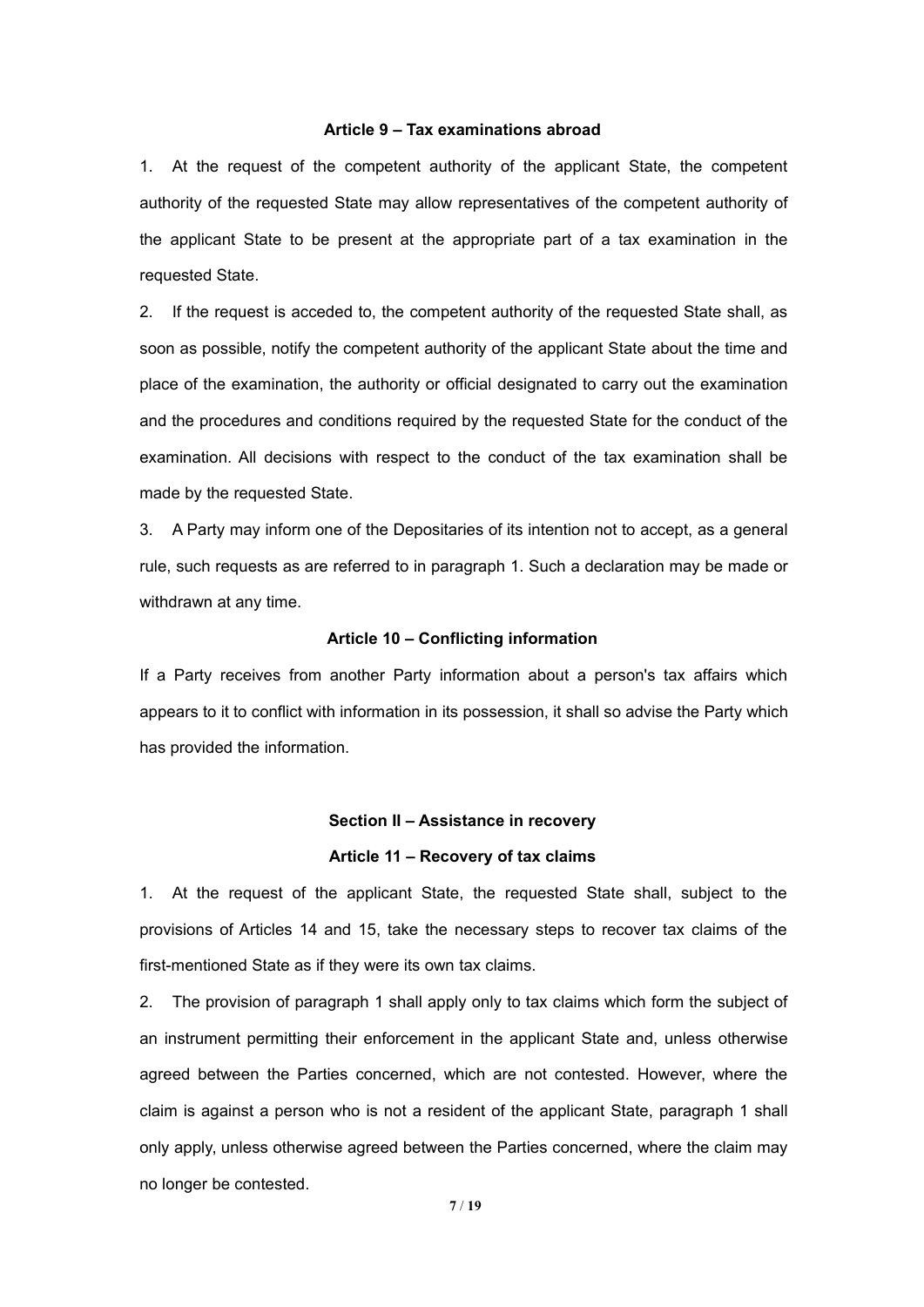3. The obligation to provide assistance in the recovery of tax claims concerning a deceased person or his estate, is limited to the value of the estate or of the property acquired by each beneficiary of the estate, according to whether the claim is to be recovered from the estate or from the beneficiaries thereof.

#### **Article 12 – Measures of conservancy**

At the request of the applicant State, the requested State shall, with a view to the recovery of an amount of tax, take measures of conservancy even if the claim is contested or is not yet the subject of an instrument permitting enforcement.

#### **Article 13 – Documents accompanying the request**

1. The request for administrative assistance under this section shall be accompanied by:

a. a declaration that the tax claim concerns atax covered by the Convention and, in the case of recovery that, subject to paragraph 2 of Article 11, the tax claim is not or may not be contested,

b. an official copy of the instrument permitting enforcement in the applicant State, and

c. any other document required for recovery or measures of conservancy.

2. The instrument permitting enforcement in the applicant State shall, where appropriate and in accordance with the provisions in force in the requested State, be accepted, recognised, supplemented or replaced as soon as possible after the date of the receipt of the request for assistance, by an instrument permitting enforcement in the latter State.

#### **Article 14 – Time limits**

1. Questions concerning any period beyond which a tax claim cannot be enforced shall be governed by the law of the applicant State. The request for assistance shall give particulars concerning that period.

2. Acts of recovery carried out by the requested State in pursuance of a request for assistance, which, according to the laws of that State, would have the effect of suspending or interrupting the period mentioned in paragraph 1, shall also have this effect under the laws of the applicant State. The requested State shall inform the applicant State about such acts.

**8** / **19** 3. In any case, the requested State is not obliged to comply with a request for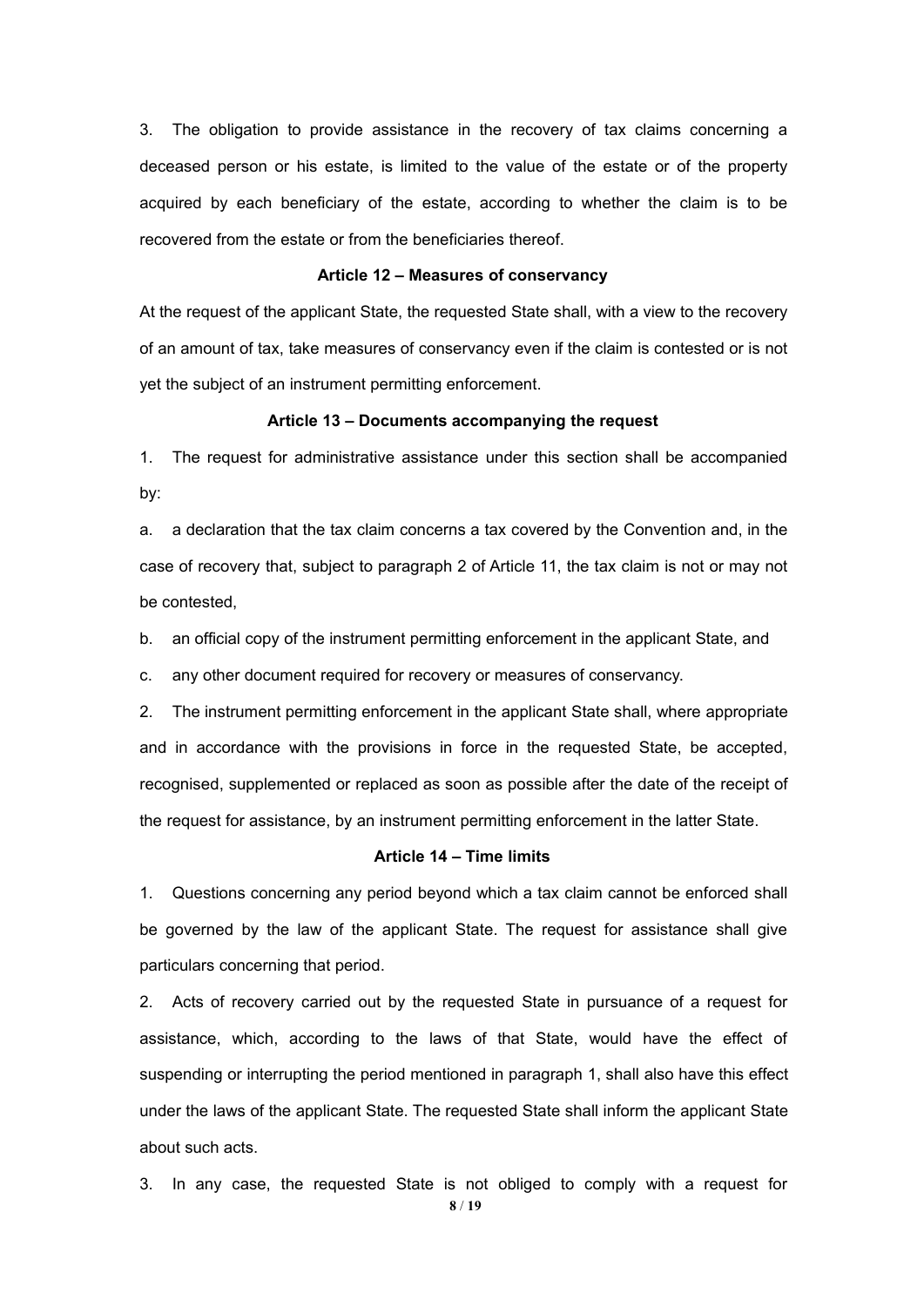assistance which is submitted after a period of 15 years from the date of the original instrument permitting enforcement.

#### **Article 15 – Priority**

The tax claim in the recovery of which assistance is provided shall not have in the requested State any priority specially accorded to the tax claims of that State even if the recovery procedure used is the one applicable to its own tax claims.

#### **Article 16 – Deferral of payment**

The requested State may allow deferral of payment or payment by instalments if its laws or administrative practice permit it to do so in similar circumstances, but shall first inform the applicant State.

#### **Section III – Service of documents**

#### **Article 17 – Service of documents**

1. At the request of the applicant State, the requested State shall serve upon the addressee documents, including those relating to judicial decisions, which emanate from the applicant State and which relate to a tax covered by this Convention.

2. The requested State shall effect service of documents:

a. by a method prescribed by its domestic laws for the service of documents of a substantially similar nature;

b. to the extent possible, by a particular method requested by the applicant State or the closest to such method available under its own laws.

3. A Party may effect service of documents directly through the post on a person within the territory of another Party.

4. Nothing in the Convention shall be construed as invalidating any service of documents by a Party in accordance with its laws.

5. When a document is served in accordance with this article, it need not be accompanied by a translation. However, where it is satisfied that the addressee cannot understand the language of the document, the requested State shall arrange to have it translated into or a summary drafted in its or one of its official languages. Alternatively, it may ask the applicant State to have the document either translated into or accompanied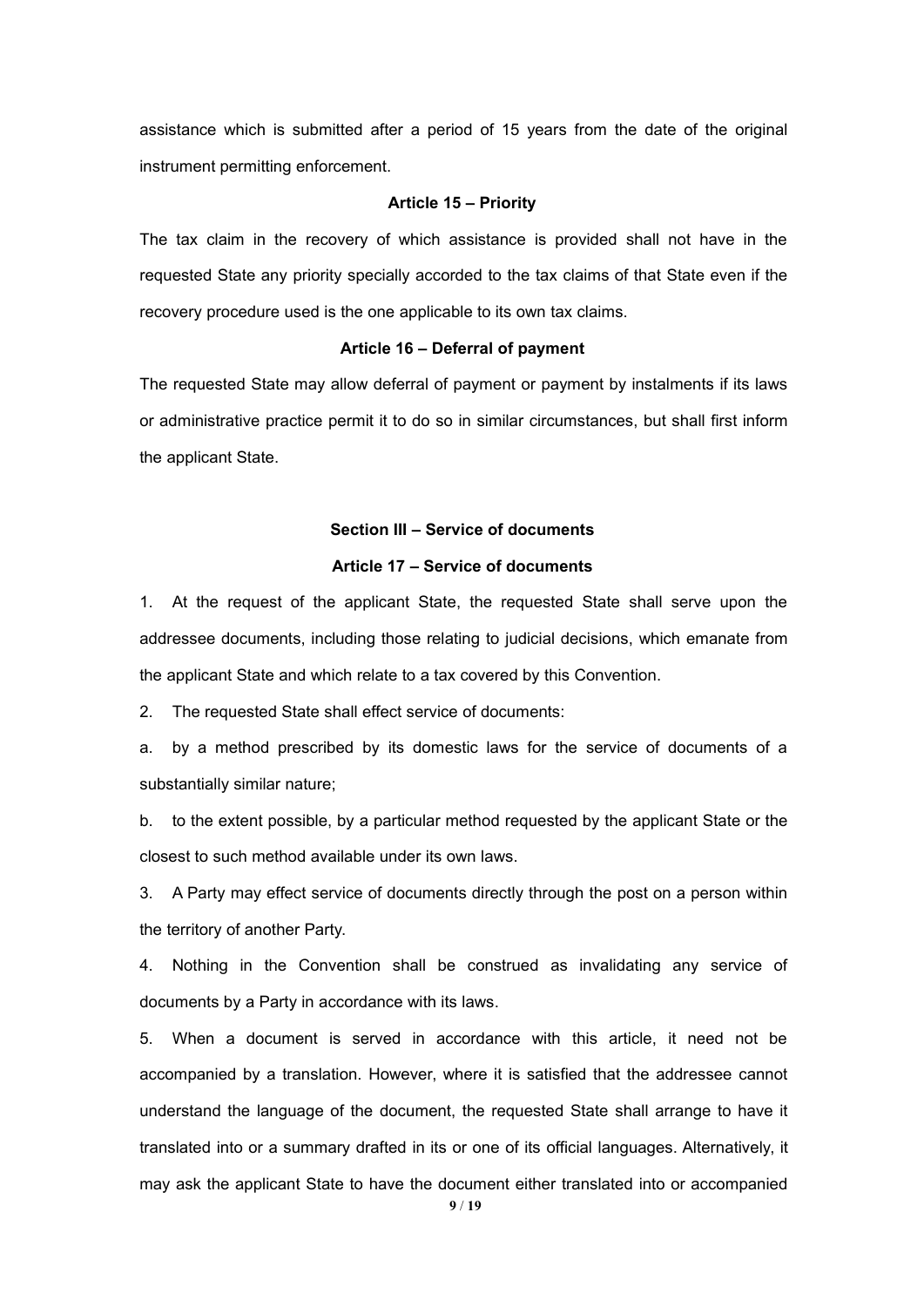by a summary in one of the official languages of the requested State, the Council of Europe or the OECD.

## **Chapter IV – Provisions relating to all forms of assistance**

#### **Article 18 – Information to be provided by the applicant State**

1. A request for assistance shall indicate where appropriate:

a. the authority or agency which initiated the requestmade by the competent authority;

b. the name, address, or any other particulars assisting in the identification of the person in respect of whom the request is made;

c. in the case of a request for information, the form in which the applicant State wishes the information to be supplied in order to meet its needs;

d. in the case of a request for assistance in recovery or measures of conservancy, the nature of the tax claim, the components of the tax claim and the assets from which the tax claim may be recovered;

e. in the case of a request for service of documents, the nature and the subject of the document to be served;

f. whether it is in conformity with the law and administrative practice of the applicant State and whether it is justified in the light of the requirements of Article 21.2.g.

2. As soon as any other information relevant to the request for assistance comes to its knowledge, the applicant State shall forward it to the requested State.

#### **Article 19 – Deleted**

#### **Article 20 – Response to the request for assistance**

1. If the request for assistance is complied with, the requested State shall inform the applicant State of the action taken and of the result of the assistance as soon as possible.

2. If the request is declined, the requested State shall inform the applicant State of that decision and the reason for it as soon as possible.

3. If, with respect to a request for information, the applicant State has specified the form in which it wishes the information to be supplied and the requested State is in a position to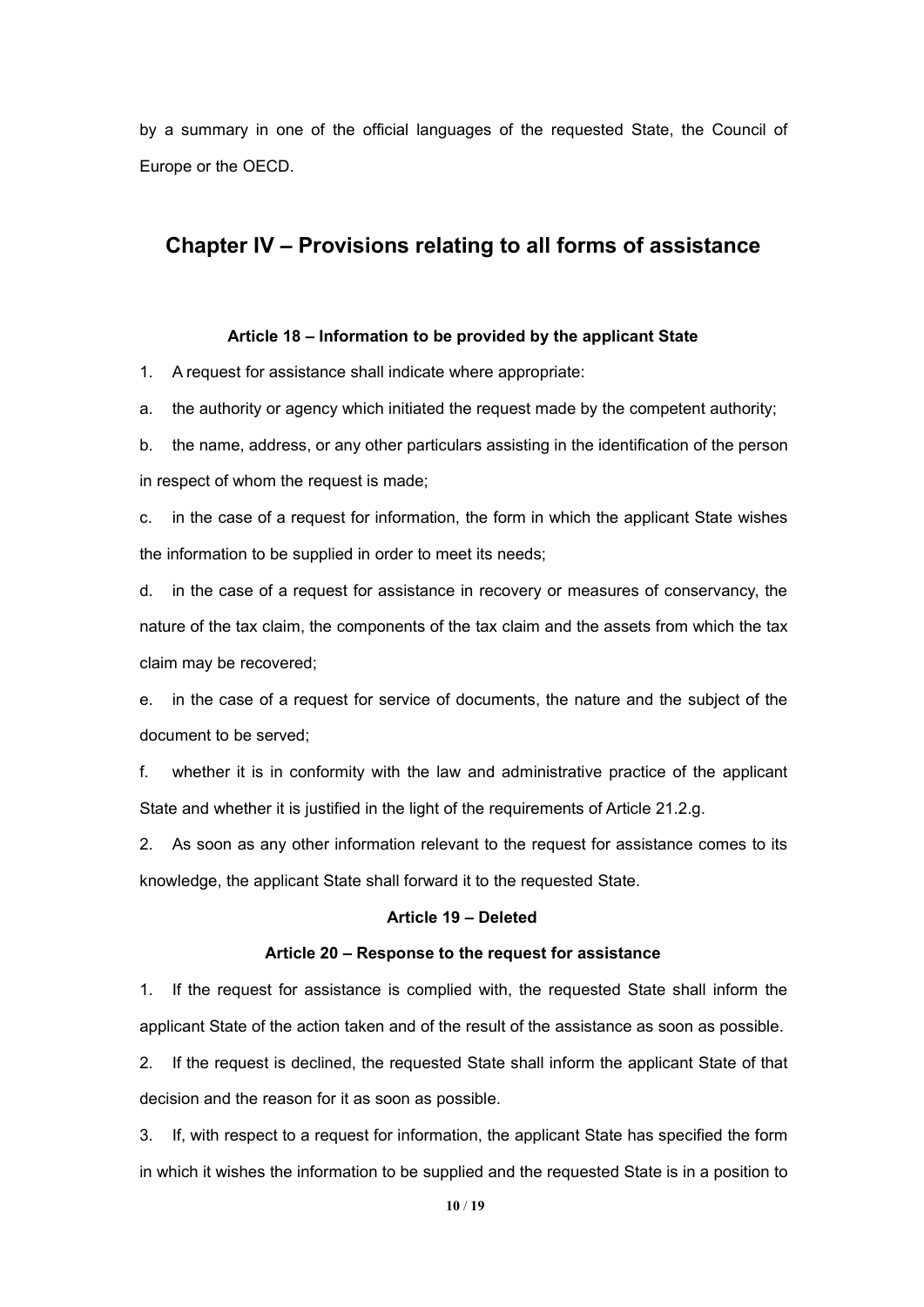do so, the requested State shall supply it in the form requested.

#### **Article 21 – Protection of persons and limits to the obligation to provide assistance**

1. Nothing in this Convention shall affect the rights and safeguards secured to persons by the laws or administrative practice of the requested State.

2. Except in the case of Article 14, the provisions of this Convention shall not be construed so as to impose on the requested State the obligation:

a. to carry out measures at variance with its own laws or administrative practice or the laws or administrative practice of the applicant State;

b. to carry out measures which would be contrary to public policy (ordre public);

c. to supply information which is not obtainable under its own laws or its administrative practice or under the laws of the applicant State or its administrative practice;

d. to supply information which would disclose any trade, business, industrial, commercial or professional secret, or trade process, or information the disclosure of which would be contrary to public policy (ordre public);

e. to provide administrative assistance if and insofar as it considers the taxation in the applicant State to be contrary to generally accepted taxation principles or to the provisions of a convention for the avoidance of double taxation, or of any other convention which the requested State has concluded with the applicant State;

f. to provide administrative assistance for the purpose of administering or enforcing a provision of the tax law of the applicant State, or any requirement connected therewith, which discriminates against a national of the requested State as compared with a national of the applicant State in the same circumstances;

g. to provide administrative assistance if the applicant State has not pursued all reasonable measures available under its laws or administrative practice, except where recourse to such measures would give rise to disproportionate difficulty;

h. to provide assistance in recovery in those cases where the administrative burden for that State is clearly disproportionate to the benefit to be derived by the applicant State.

3. If information is requested by the applicant State in accordance with this Convention, the requested State shall use its information gathering measures to obtain the requested information, even though the requested State may not need such information for its own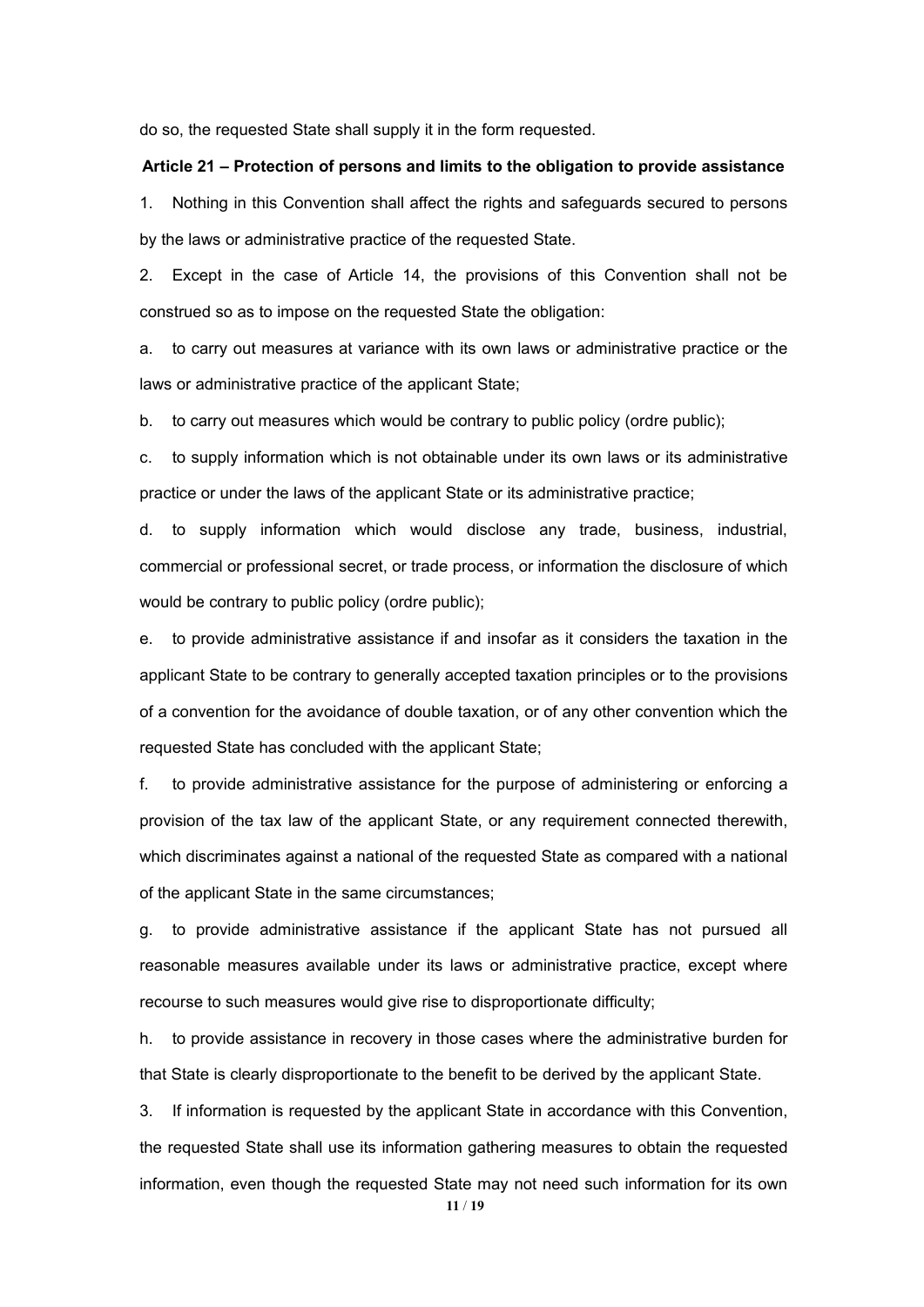tax purposes. The obligation contained in the preceding sentence is subject to the limitations contained in this Convention, but in no case shall such limitations, including in particular those of paragraphs 1 and 2, be construed to permit a requested State to decline to supply information solely because it has no domestic interest in such information.

4. In no case shall the provisions of this Convention, including in particular those of paragraphs 1 and 2, be construed to permit a requested State to decline to supply information solely because the information is held by a bank, other financial institution, nominee or person acting in an agency or a fiduciary capacity or because it relates to ownership interests in a person.

#### **Article 22 – Secrecy**

1. Any information obtained by a Party under this Convention shall be treated as secret and protected in the same manner as information obtained under the domestic law of that Party and, to the extent needed to ensure the necessary level of protection of personal data, in accordance with the safeguards which may be specified by the supplying Party as required under its domestic law.

2. Such information shall in any case be disclosed only to persons or authorities (including courts and administrative or supervisory bodies) concerned with the assessment, collection or recovery of, the enforcement or prosecution in respect of, or the determination of appeals in relation to, taxes of that Party, or the oversight of the above. Only the persons or authorities mentioned above may use the information and then only for such purposes. They may, notwithstanding the provisions of paragraph 1, disclose it in public court proceedings or in judicial decisions relating to such taxes.

3. If a Party has made a reservation provided for in sub-paragraph a of paragraph 1 of Article 30, any other Party obtaining information from that Party shall not use it for the purpose of a tax in a category subject to the reservation. Similarly, the Party making such a reservation shall not use information obtained under this Convention for the purpose of a tax in a category subject to the reservation.

4. Notwithstanding the provisions of paragraphs 1, 2 and 3, information received by a Party may be used for other purposes when such information may be used for such other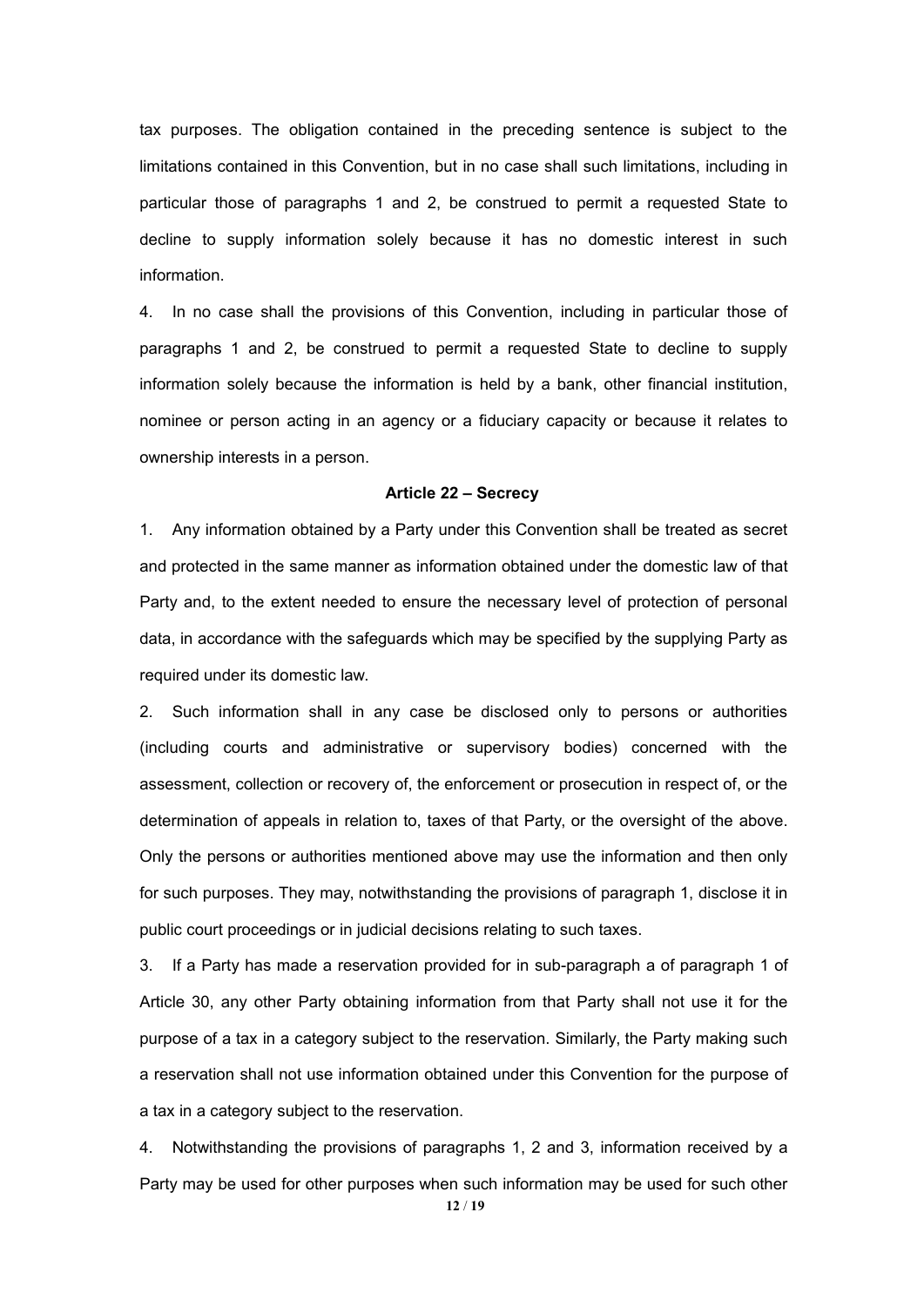purposes under the laws of the supplying Party and the competent authority of that Party authorises such use. Information provided by a Party to another Party may be transmitted by the latter to a third Party, subject to prior authorisation by the competent authority of the first-mentioned Party.

#### **Article 23 – Proceedings**

1. Proceedings relating to measures taken under this Convention by the requested State shall be brought only before the appropriate body of that State.

2. Proceedings relating to measures taken under this Convention by the applicant State, in particular those which, in the field of recovery, concern the existence or the amount of the tax claim or the instrument permitting its enforcement, shall be brought only before the appropriate body of that State. If such proceedings are brought, the applicant State shall inform the requested State which shall suspend the procedure pending the decision of the body in question.

However, the requested State shall, if asked by the applicant State, take measures of conservancy to safeguard recovery. The requested State can also be informed of such proceedings by any interested person. Upon receipt of such information the requested State shall consult on the matter, if necessary, with the applicant State.

3. As soon as a final decision in the proceedings has been given, the requested State or the applicant State, as the case may be, shall notify the other State of the decision and the implications which it has for the request for assistance.

# **Chapter V – Special provisions**

#### **Article 24 – Implementation of the Convention**

1. The Parties shall communicate with each other for the implementation of this Convention through their respective competent authorities. The competent authorities may communicate directly for this purpose and may authorise subordinate authorities to act on their behalf. The competent authorities of two or more Parties may mutually agree on the mode of application of the Convention among themselves.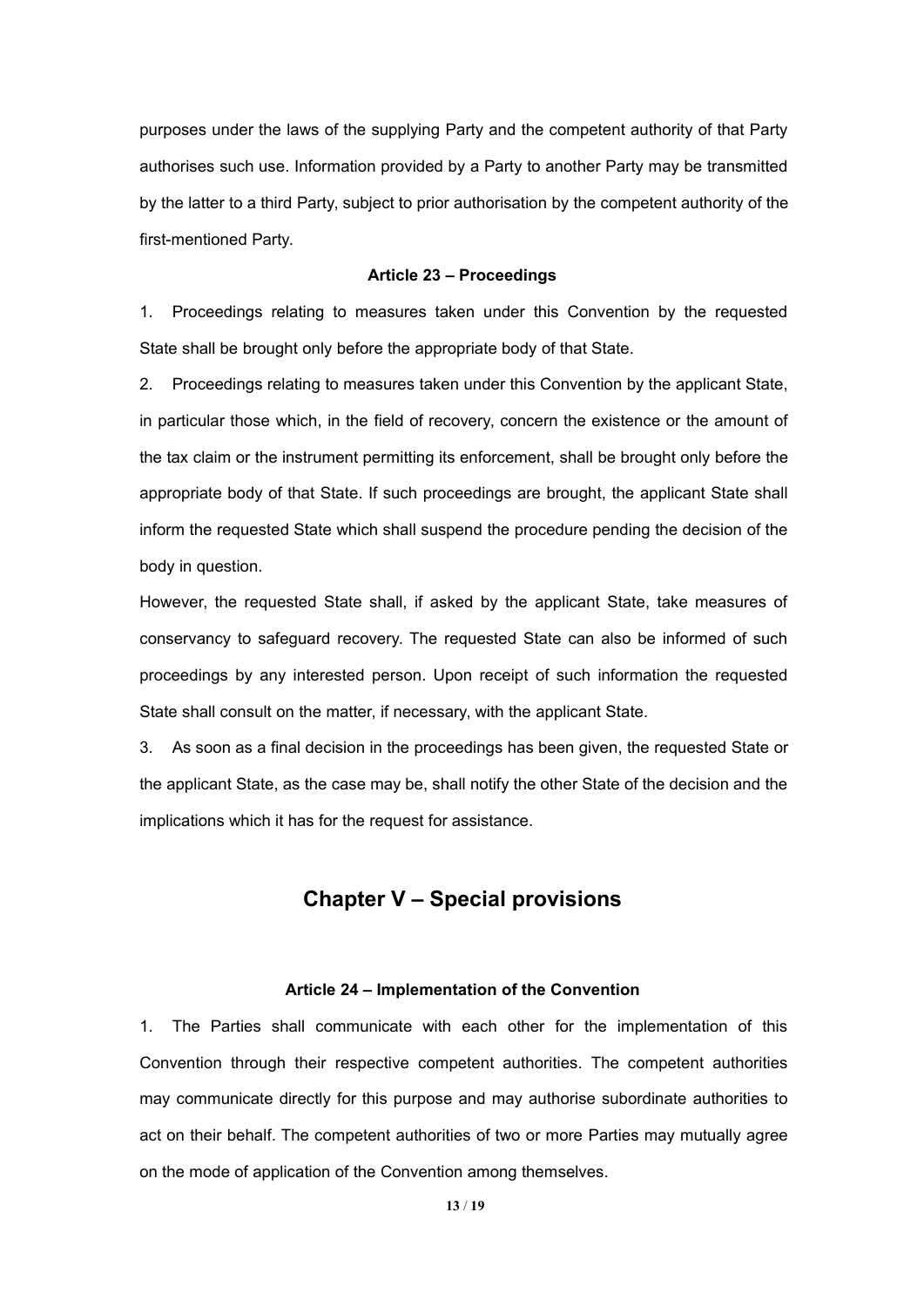2. Where the requested State considers that the application of this Convention in a particular case would have serious and undesirable consequences, the competent authorities of the requested and of the applicant State shall consult each other and endeavour to resolve the situation by mutual agreement.

3. A co-ordinating body composed of representatives of the competent authorities of the Parties shall monitor the implementation and development of this Convention, under the aegis of the OECD. To that end, the co-ordinating body shall recommend any action likely to further the general aims of the Convention. In particular it shall act as a forum for the study of new methods and procedures to increase international co-operation in tax matters and, where appropriate, it may recommend revisions or amendments to the Convention. States which have signed but not yet ratified, accepted or approved the Convention are entitled to be represented at the meetings of the co-ordinating body as observers.

4. A Party may ask the co-ordinating body to furnish opinions on the interpretation of the provisions of the Convention.

5. Where difficulties or doubts arise between two or more Parties regarding the implementation or interpretation of the Convention, the competent authorities of those Parties shall endeavour to resolve the matter by mutual agreement. The agreement shall be communicated to the co-ordinating body.

6. The Secretary General of OECD shall inform the Parties, and the Signatory States which have not yet ratified, accepted or approved the Convention, of opinions furnished by the co-ordinating body according to the provisions of paragraph 4 above and of mutual agreements reached under paragraph 5 above.

#### **Article 25 – Language**

Requests for assistance and answers thereto shall be drawn up in one of the official languages of the OECD and of the Council of Europe or in any other language agreed bilaterally between the Contracting States concerned.

#### **Article 26 – Costs**

Unless otherwise agreed bilaterally by the Parties concerned:

a. ordinary costs incurred in providing assistance shall be borne by the requested State;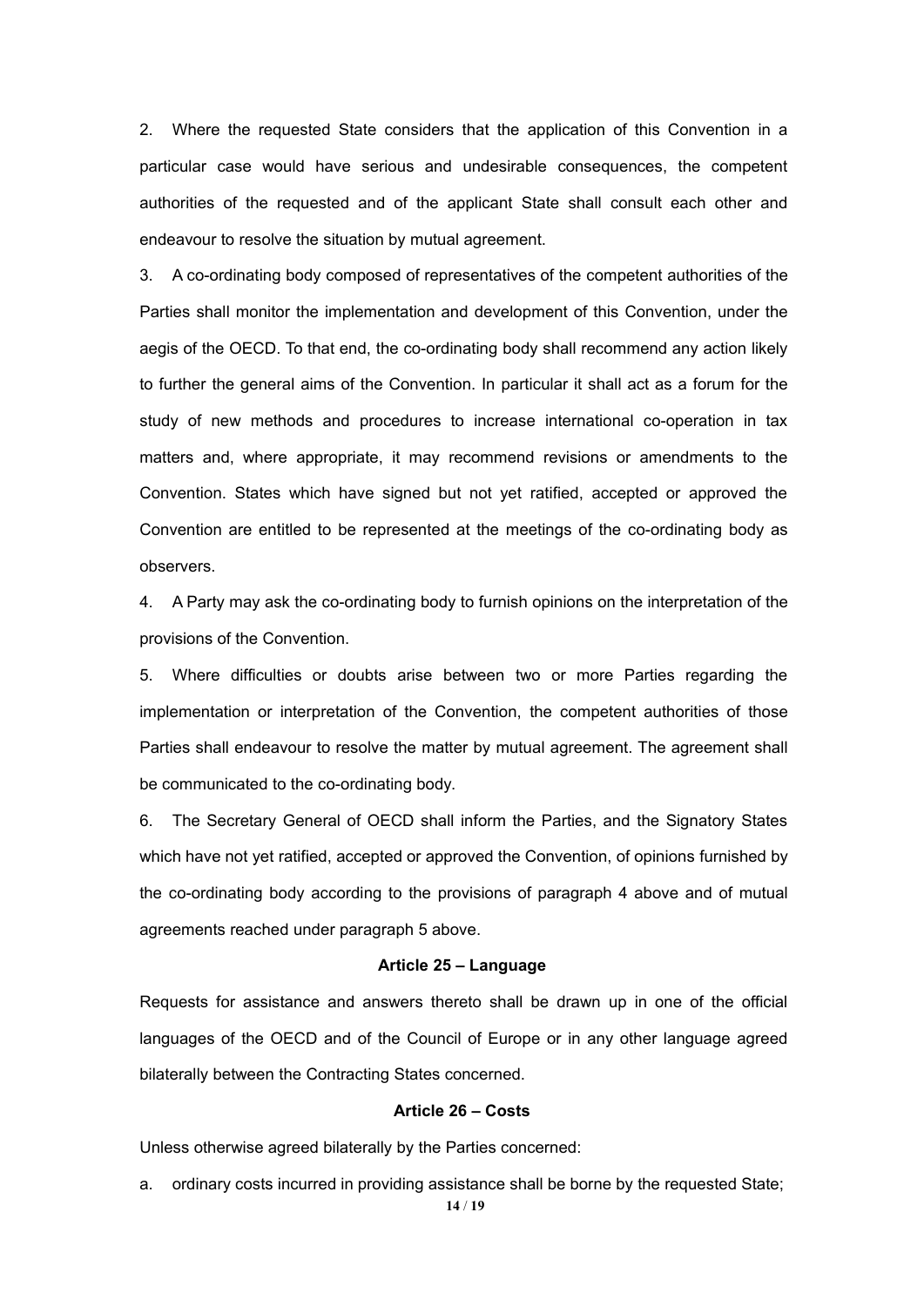b. extraordinary costs incurred in providing assistance shall be borne by the applicant State.

### **Chapter VI – Final provisions**

#### **Article 27 – Other international agreements or arrangements**

1. The possibilities of assistance provided by this Convention do not limit, nor are they limited by, those contained in existing or future international agreements or other arrangements between the Parties concerned or other instruments which relate to co-operation in tax matters.

2. Notwithstanding paragraph 1, those Parties which are member States of the European Union can apply, in their mutual relations, the possibilities of assistance provided for by the Convention in so far as they allow a wider co-operation than the possibilities offered by the applicable European Union rules.

#### **Article 28 – Signature and entry into force of the Convention**

1. This Convention shall be open for signature by the member States of the Council of Europe and the member countries of OECD. It is subject to ratification, acceptance or approval. Instruments of ratification, acceptance or approval shall be deposited with one of the Depositaries.

2. This Convention shall enter into force on the first day of the month following the expiration of a period of three months after the date on which five States have expressed their consent to be bound by the Convention in accordance with the provisions of paragraph 1.

3. In respect of any member State of the Council of Europe or any member country of OECD which subsequently expresses its consent to be bound by it, the Convention shall enter into force on the first day of the month following the expiration of a period of three months after the date of the deposit of the instrument of ratification, acceptance or approval.

4. Any member State of the Council of Europe or any member country of OECD which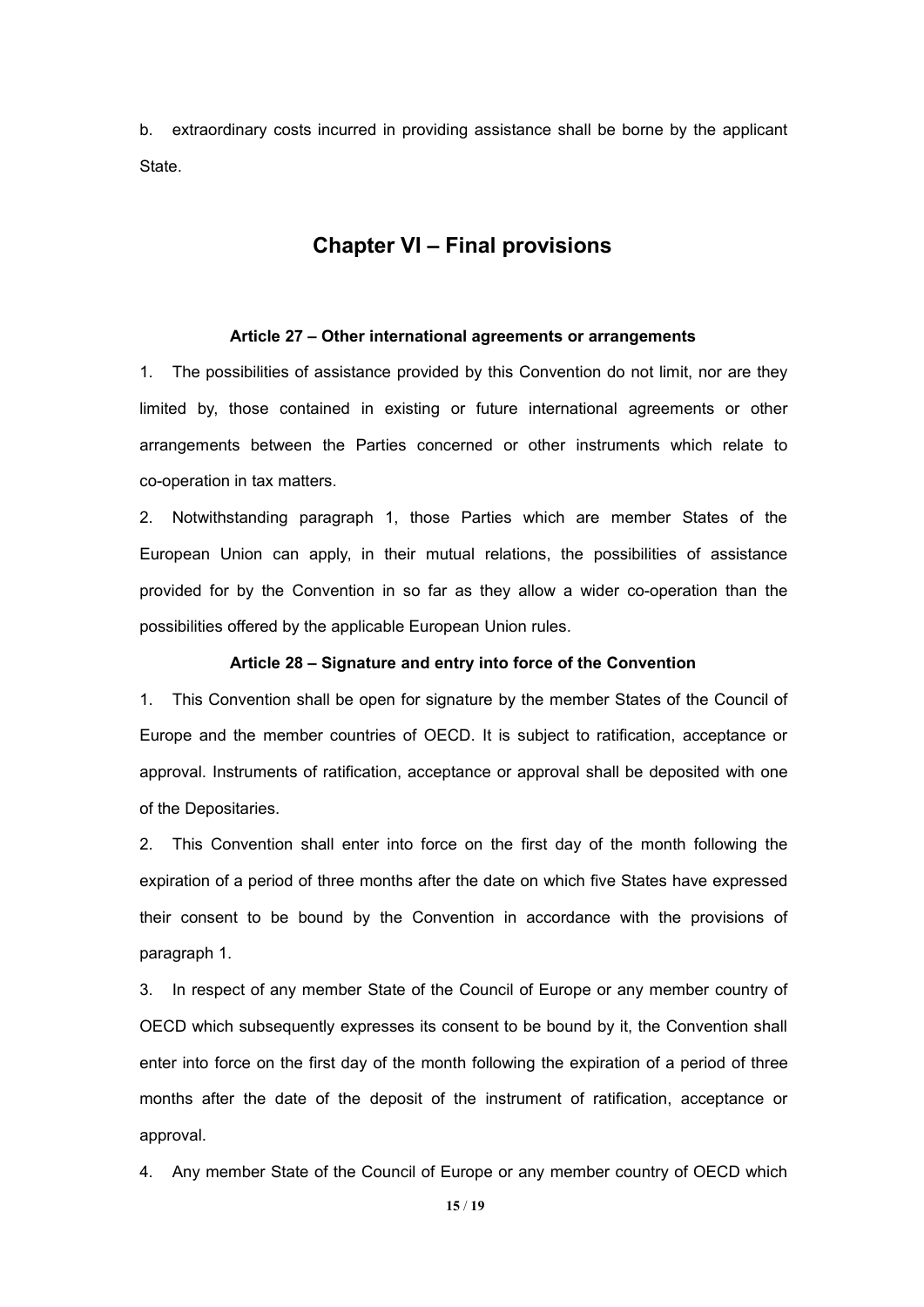becomes a Party to the Convention after the entry into force of the Protocol amending this Convention, opened for signature on 27th May 2010 (the "2010 Protocol"), shall be a Party to the Convention as amended by that Protocol, unless they express a different intention in a written communication to one of the Depositaries.

5. After the entry into force of the 2010 Protocol, any State which is not a member of the Council of Europe or of the OECD may request to be invited to sign and ratify this Convention as amended by the 2010 Protocol. Any request to this effect shall be addressed to one of the Depositaries, who shall transmit it to the Parties. The Depositary shall also inform the Committee of Ministers of the Council of Europe and the OECD Council. The decision to invite States which so request to become Party to this Convention shall be taken by consensus by the Parties to the Convention through the co-ordinating body. In respect of any State ratifying the Convention as amended by the 2010 Protocol in accordance with this paragraph, this Convention shall enter into force on the first day of the month following the expiration of a period of three months after the date of deposit of the instrument of ratification with one of the Depositaries.

6. The provisions of this Convention, as amended by the 2010 Protocol, shall have effect for administrative assistance related to taxable periods beginning on or after 1 January of the year following the one in which the Convention, as amended by the 2010 Protocol, entered into force in respect of a Party, or where there is no taxable period, for administrative assistance related to charges to tax arising on or after 1 January of the year following the one in which the Convention, as amended by the 2010 Protocol, entered into force in respect of a Party. Any two or more Parties may mutually agree that the Convention, as amended by the 2010 Protocol, shall have effect for administrative assistance related to earlier taxable periods or charges to tax.

7. Notwithstanding paragraph 6, for tax matters involving intentional conduct which is liable to prosecution under the criminal laws of the applicant Party, the provisions of this Convention, as amended by the 2010 Protocol, shall have effect from the date of entry into force in respect of a Party in relation to earlier taxable periods or charges to tax.

#### **Article 29 – Territorial application of the Convention**

**16** / **19** 1. Each State may, at the time of signature, or when depositing its instrument of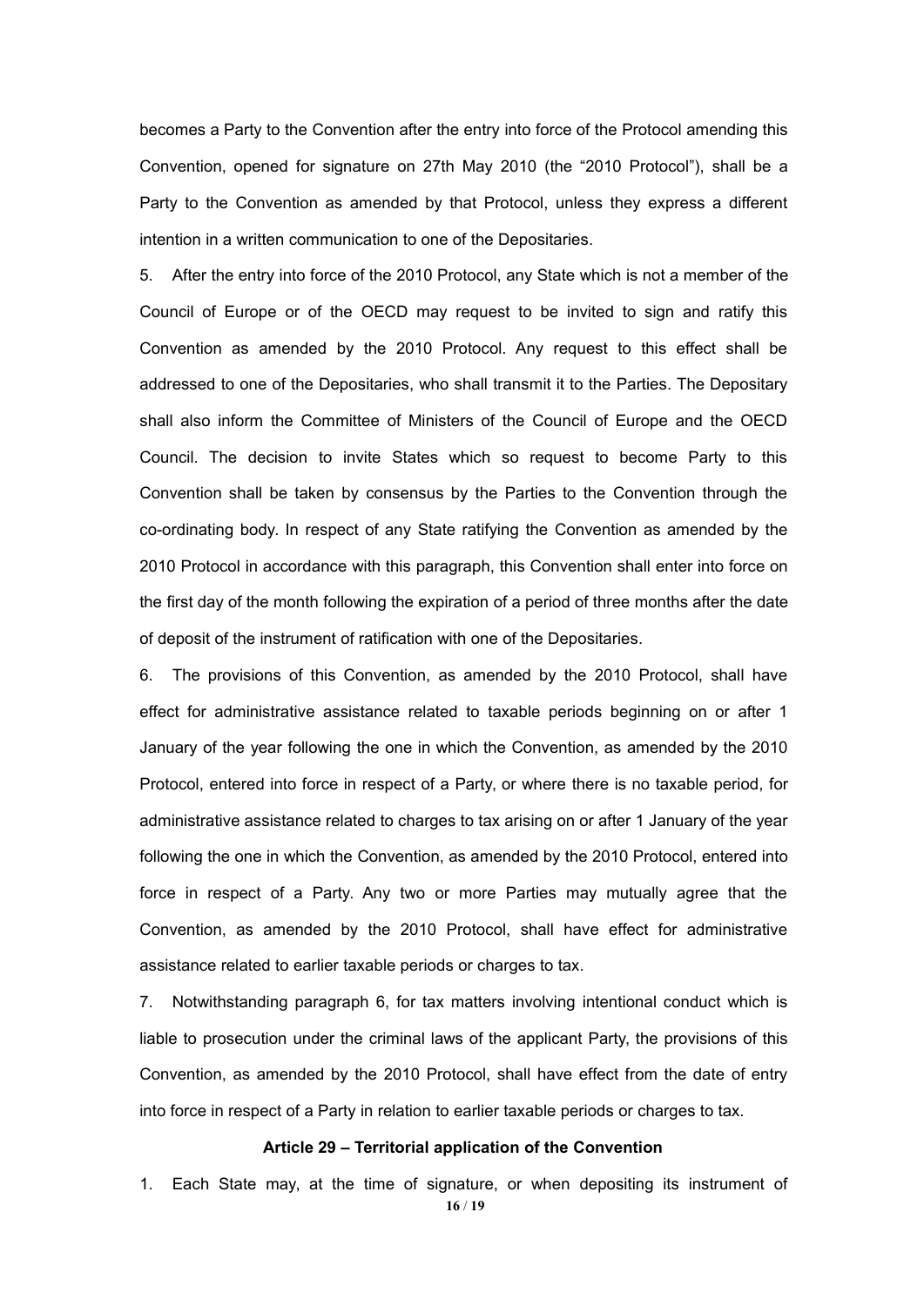ratification, acceptance or approval, specify the territory or territories to which this Convention shall apply.

2. Any State may, at any later date, by a declaration addressed to one of the Depositaries, extend the application of this Convention to any other territory specified in the declaration. In respect of such territory the Convention shall enter into force on the first day of the month following the expiration of a period of three months after the date of receipt of such declaration by the Depositary.

3. Any declaration made under either of the two preceding paragraphs may, in respect of any territory specified in such declaration, be withdrawn by a notification addressed to one of the Depositaries. The withdrawal shall become effective on the first day of the month following the expiration of a period of three months after the date of receipt of such notification by the Depositary.

#### **Article 30 – Reservations**

1. Any State may, at the time of signature or when depositing its instrument of ratification, acceptance or approval or at any later date, declare that it reserves the right:

a. not to provide any form of assistance in relation to the taxes of other Parties in any of the categories listed in sub-paragraph b of paragraph 1 of Article 2, provided that it has not included any domestic tax in that category under Annex A of the Convention;

b. not to provide assistance in the recovery of any tax claim, or in the recovery of an administrative fine, for all taxes or only for taxes in one or more of the categories listed in paragraph 1 of Article 2;

c. not to provide assistance in respect of any tax claim, which is in existence at the date of entry into force of the Convention in respect of that State or, where a reservation has previously been made under sub-paragraph a or b above, at the date of withdrawal of such a reservation in relation to taxes in the category in question;

d. not to provide assistance in the service of documents for all taxes or only for taxes in one or more of the categories listed in paragraph 1 of Article 2;

e. not to permit the service of documents through the post as provided for in paragraph 3 of Article 17;

**17** / **19** f. to apply paragraph 7 of Article 28 exclusively for administrative assistance related to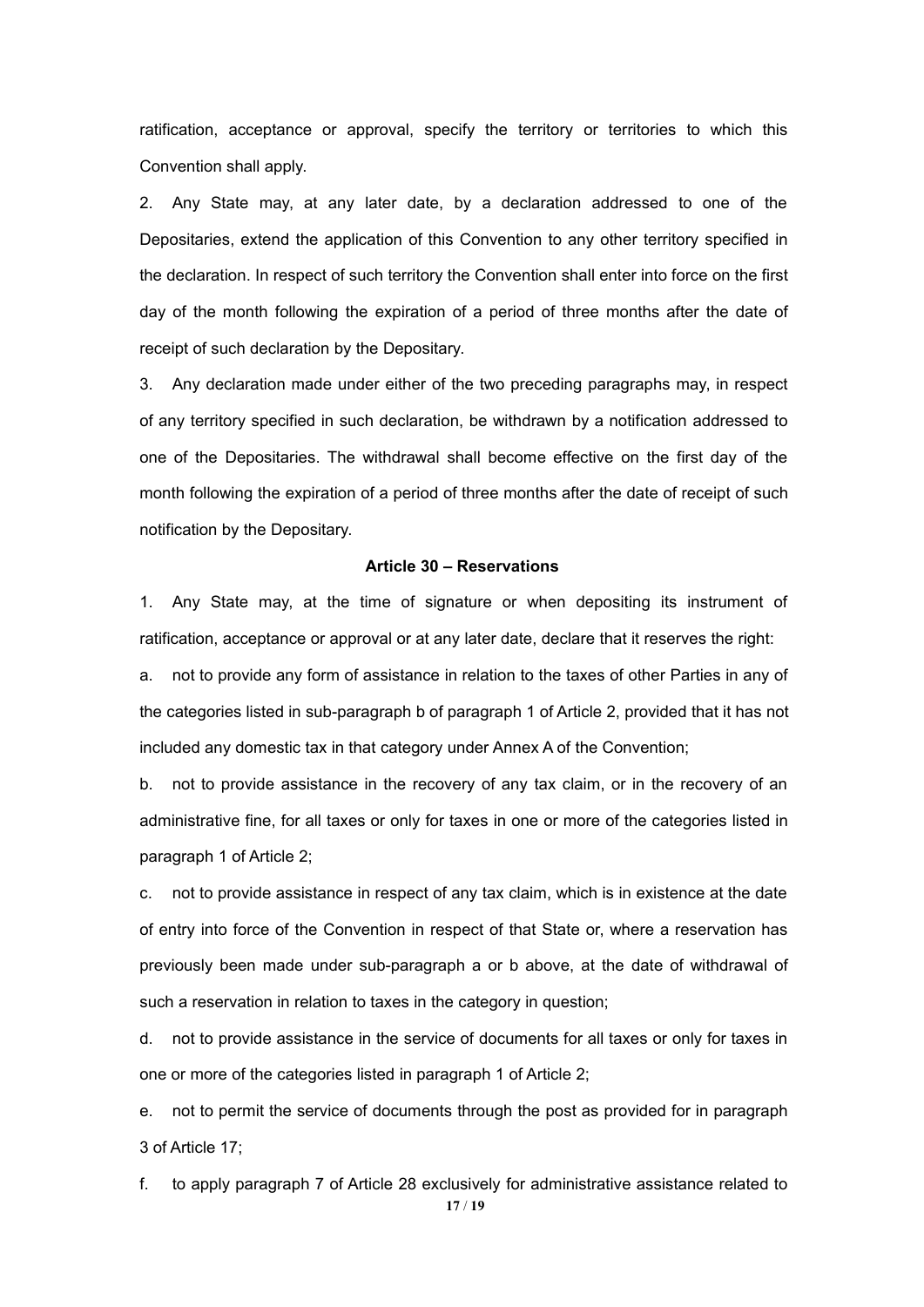taxable periods beginning on or after 1 January of the third year preceding the one in which the Convention, as amended by the 2010 Protocol, entered into force in respect of a Party, or where there is no taxable period, for administrative assistance related to charges to tax arising on or after 1 January of the third year preceding the one in which the Convention, as amended by the 2010 Protocol, entered into force in respect of a Party.

2. No other reservation may be made.

3. After the entry into force of the Convention in respect of a Party, that Party may make one or more of the reservations listed in paragraph 1 which it did not make at the time of ratification, acceptance or approval. Such reservations shall enter into force on the first day of the month following the expiration of a period of three months after the date of receipt of the reservation by one of the Depositaries.

4. Any Party which has made a reservation under paragraphs 1 and 3 may wholly or partly withdraw it by means of a notification addressed to one of the Depositaries. The withdrawal shall take effect on the date of receipt of such notification by the Depositary in question.

5. A Party which has made a reservation in respect of a provision of this Convention may not require the application of that provision by any other Party; it may, however, if its reservation is partial, require the application of that provision insofar as it has itself accepted it.

#### **Article 31 – Denunciation**

1. Any Party may, at any time, denounce this Convention by means of a notification addressed to one of the Depositaries.

2. Such denunciation shall become effective on the first day of the month following the expiration of a period of three months after the date of receipt of the notification by the Depositary.

3. Any Party which denounces the Convention shall remain bound by the provisions of Article 22 for as long as it retains in its possession any documents or information obtained under the Convention.

#### **Article 32 – Depositaries and their functions**

**18** / **19** 1. The Depositary with whom an act, notification or communication has been